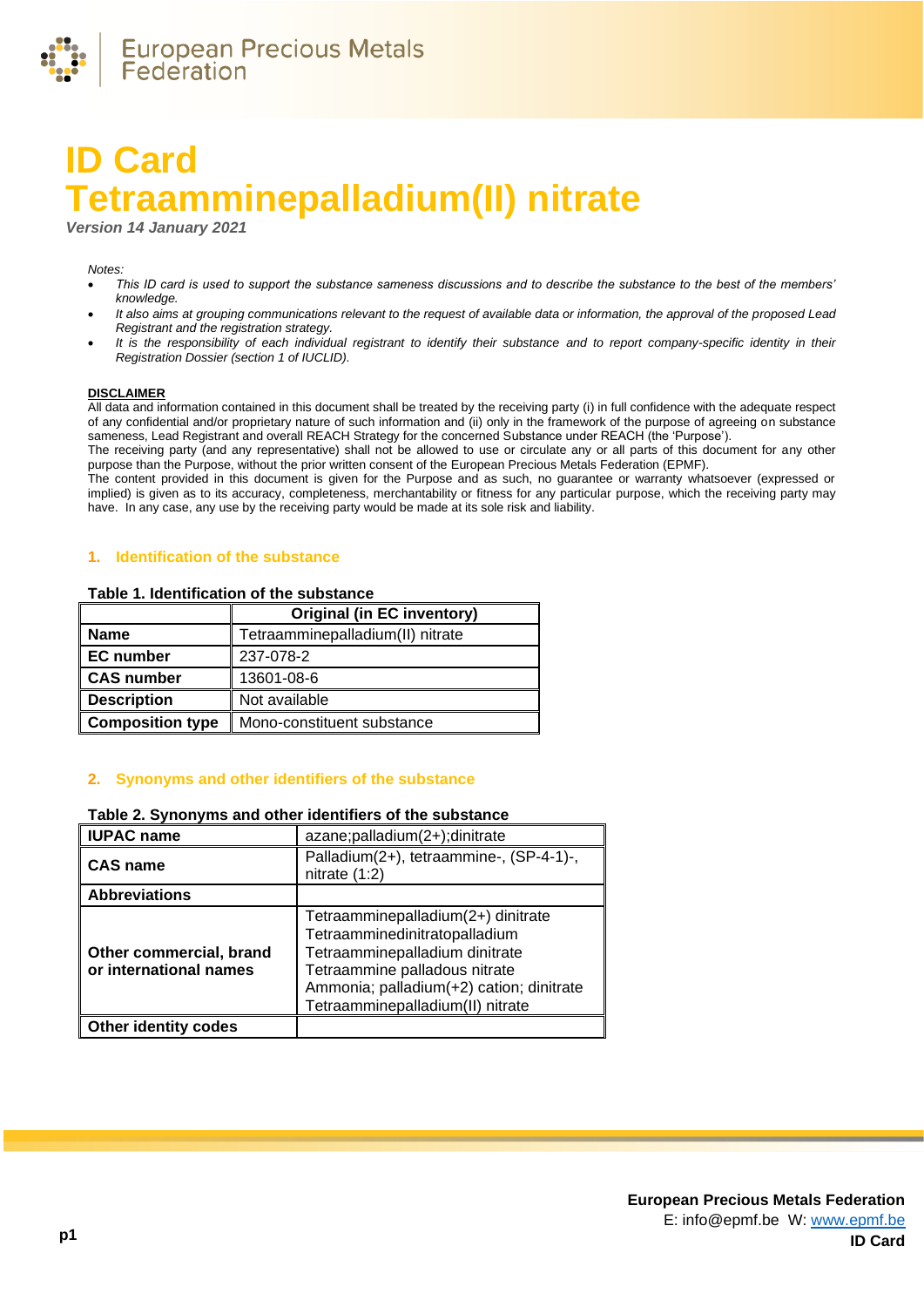

**3. Substances (with core identifiers) also falling under this substance (with justification)**

None

# **4. Information related to molecular and structural formula of the substance**

#### **Table 3. Information related to molecular and structural formula of the substance**

| <b>Molecular formula</b>                                    | (NH3)4Pd(NO3)2                                       |  |  |
|-------------------------------------------------------------|------------------------------------------------------|--|--|
| <b>Structural formula</b>                                   | ŅН<br>ΝH,<br>$O^{-N+}$<br>NН,                        |  |  |
| <b>Smiles notation</b>                                      | N.N.N.N.[N+](=O)([O-])[O-].[N+](=O)([O-])[O-].[Pd+2] |  |  |
| <b>Optical activity</b>                                     | Not applicable                                       |  |  |
| (stereo)<br><b>Typical</b><br>ratio<br>οf<br><b>isomers</b> | Not applicable                                       |  |  |
| <b>Molecular Weight / Molecular</b><br><b>Weight range</b>  | 298,55 g/mol                                         |  |  |

## **5. Typical composition of the substance**

#### <span id="page-1-0"></span>**Table 4. Typical composition**

|                                | <b>Name</b>                                                                                                                                                                                                                                        | <b>Symbol / Formula</b>                | Min & Max<br>concentrations<br>(%)§ | <b>Typical</b><br>concentration<br>(%) <sup>§§</sup> |
|--------------------------------|----------------------------------------------------------------------------------------------------------------------------------------------------------------------------------------------------------------------------------------------------|----------------------------------------|-------------------------------------|------------------------------------------------------|
| <b>Main</b><br>constituent(s)* | Tetraamminepalladium(II)<br>nitrate                                                                                                                                                                                                                | (NH3)4Pd(NO3)2                         | $99 - 1003$                         | > 99                                                 |
| Impurity(ies) $#$              | Chloride                                                                                                                                                                                                                                           | СI                                     | $0 - 1$                             | < 0, 5                                               |
|                                | Several minor (especially<br>metallic) impurities which do<br>not affect the classification of<br>the substance because of their<br>non-hazardous nature or<br>because they do not exceed<br>the classification cut-off limits in<br>the substance | e.g. Ag, Au, Cu, Ir,<br>Pb, Pt, Rh, Ru | $0 - 0.5$                           | < 0.5                                                |

**\*** ≥ 80 % (w/w) for mono-constituent substances; ≥ 10 % (w/w) and < 80 % (w/w) for multi-constituent substances.

**#** An impurity is an unintended constituent present in a substance, as produced. It may originate from the starting materials or be the result of secondary or incomplete reactions during the production process. While impurities are present in the final substance, they were not intentionally added.

§ Concentration ranges define the substance sameness criteria agreed by all Consortium Members in preparation of the communication with other SIEF members.

§§ Typical concentration refers to the representative sample used for testing.

 $$$  Corresponds to > 35 % Pd.

The composition given above is the theoretical composition of the solid substance. In practice, Tetraamminepalladium(II) nitrate is only brought on the market in solution (usually with 3-8% Pd content) because of the explosive properties of the solid form. The solvent can however be separated without affecting the chemical stability of the substance. The solid form is thus considered the same substance as the substance in solution; the solutions are considered mixtures under REACH.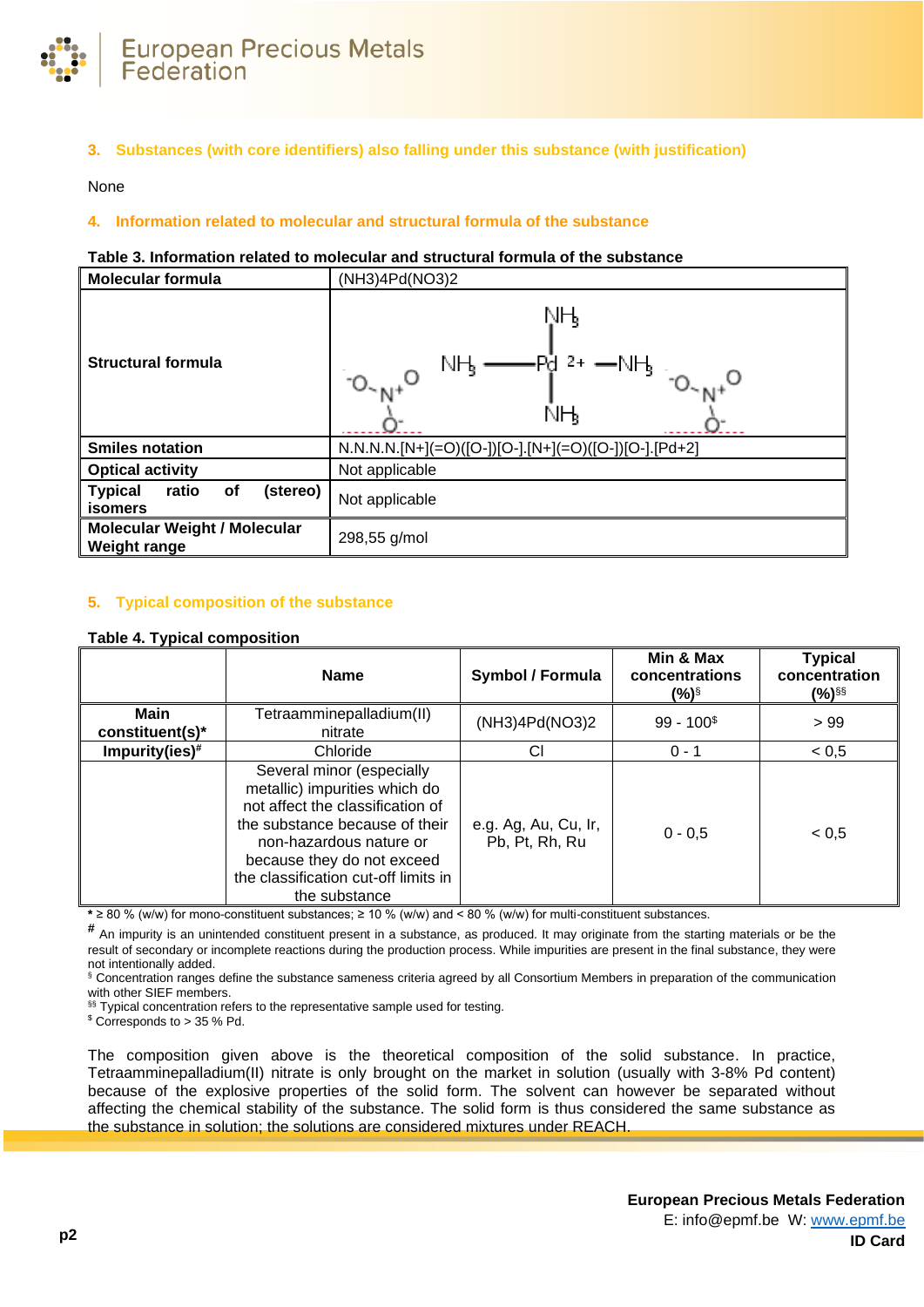

## **6. Information on appearance, physical state and properties of the substance**

#### **Table 5. Appearance / physical state / properties of the solid substance**

| <b>Physical state</b>                  | Solid                 |
|----------------------------------------|-----------------------|
| Physical form*                         | Crystalline           |
| Appearance                             | Yellow powder         |
| Particle size**                        | Fine to coarse powder |
| Does the solid hydrolyse? <sup>#</sup> | No                    |
| Is the solid hygroscopic? <sup>§</sup> | No                    |

**\*** Crystalline form: solid material whose constituent atoms, molecules, or ions are arranged in an ordered pattern extending in all three spatial dimensions. Amorphous form: solid material whose constituent atoms, molecules, or ions are randomly arranged.

Nanoform: particles in the size range 1 - 100 nm (for full definition of a nanomaterial, see [http://ec.europa.eu/environment/chemicals/nanotech/index.htm#definition\)](http://ec.europa.eu/environment/chemicals/nanotech/index.htm#definition). Fine powder: particles in the size range 100 – 2.500 nm. Coarse powder: particles in the size range 2.500 nm – 1 mm. Massive object: particles in the size range > 1 mm.

**#** Hydrolysis: decomposition (cleavage of chemical bonds) by the addition of water.

**§** Hygroscopic substance: readily attracts moisture from its surroundings in open air, through either absorption or adsorption. Cf. also water/moisture content i[n Table 4.](#page-1-0)

#### **Table 6. Appearance / physical state / properties of the substance in solution**

| <b>Physical state</b>                                                                                                                                                                                                                                                                            | Solution       |
|--------------------------------------------------------------------------------------------------------------------------------------------------------------------------------------------------------------------------------------------------------------------------------------------------|----------------|
| <b>Solvent</b>                                                                                                                                                                                                                                                                                   | Water          |
| <b>Concentration range of</b><br>substance in solution                                                                                                                                                                                                                                           | $8-23\%$       |
| pH (range) of the solution                                                                                                                                                                                                                                                                       | $5 - 10$       |
| <b>Excess acid</b>                                                                                                                                                                                                                                                                               | Not applicable |
| $\mathbb{R}$ and $\mathbb{R}$ and $\mathbb{R}$ and $\mathbb{R}$ and $\mathbb{R}$ and $\mathbb{R}$ and $\mathbb{R}$ and $\mathbb{R}$ and $\mathbb{R}$ and $\mathbb{R}$ and $\mathbb{R}$ and $\mathbb{R}$ and $\mathbb{R}$ and $\mathbb{R}$ and $\mathbb{R}$ and $\mathbb{R}$ and $\mathbb{R}$ and |                |

\$ Corresponds to 3-8 % Pd.

#### **7. Analytical data**

Annex VI of REACH requires the registrant to describe the analytical methods and/or to provide the bibliographical references for the methods used for identification of the substance and, where appropriate, for the identification of impurities and additives. This information should be sufficient to allow the methods to be reproduced.

Below recommended analytical methods are applicable to Tetraamminepalladium(II) nitrate solution.

# **Table 7. Analytical methods for identification of the substance**

| <b>Parameter / Method</b>                  | Recommended for<br>substance identification<br>and sameness check | <b>Applicable</b> | Not applicable or<br>not recommended |  |
|--------------------------------------------|-------------------------------------------------------------------|-------------------|--------------------------------------|--|
| <b>Elemental analysis</b>                  |                                                                   |                   |                                      |  |
| ICP (ICP-MS or ICP-OES)                    | v                                                                 |                   |                                      |  |
| Atomic absorption<br>spectroscopy (AAS)    |                                                                   |                   |                                      |  |
| Glow discharge mass<br>spectrometry (GDMS) |                                                                   |                   |                                      |  |
| <b>Molecular analysis</b>                  |                                                                   |                   |                                      |  |
| Infrared (IR) spectroscopy                 |                                                                   |                   |                                      |  |
| Raman spectroscopy                         | Χ                                                                 |                   |                                      |  |
| <b>Mineralogical analysis</b>              |                                                                   |                   |                                      |  |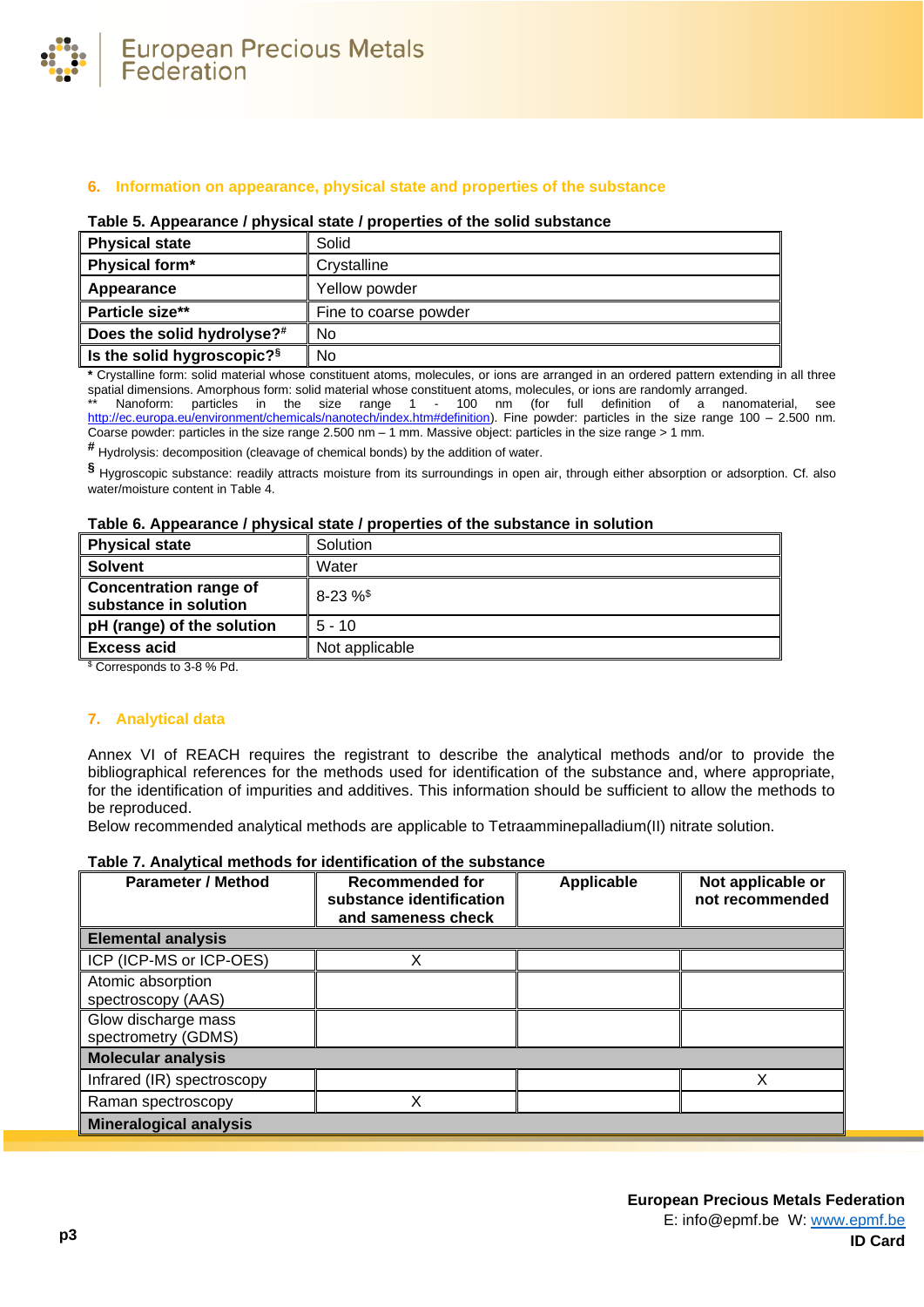

| X-Ray Fluorescence (XRF)                               |  |  |  |
|--------------------------------------------------------|--|--|--|
| X-Ray Diffraction (XRD)                                |  |  |  |
| <b>Morphology and particle sizing</b>                  |  |  |  |
| Electron microscopy (SEM,<br>TEM, REM)*#               |  |  |  |
| Laser diffraction*#                                    |  |  |  |
| Particle size by other means<br>(e.g. sieve analysis)# |  |  |  |
| Surface area by N-BET*#                                |  |  |  |
| <b>Other</b>                                           |  |  |  |
|                                                        |  |  |  |

\* Analytical techniques particularly (but not exclusively) relevant for nanomaterials.

# The choice of the technique for particle size depends on the size of the material as manufactured/imported/placed on the market/used.

#### **8. Lead Registrant**

Heraeus (Germany) volunteers to be the Lead Registrant for Tetraamminepalladium(II) nitrate. The EPMF will provide support to the Lead Registrant as laid down in the EPMF Agreement.

### **9. REACH Strategy**

The table below presents the overall Registration Strategy for Tetraamminepalladium(II) nitrate based on the information available to the EPMF by the date given above on the document.

The Registration Dossier will be prepared for the highest substance status (information requirements associated to a substance or Article 10 Registration being higher than an intermediate handled under strictly controlled conditions or Article 17 or 18 one) and associated tonnage band.

The recap below therefore reflects the scope of work of the EPMF for Tetraamminepalladium(II) nitrate and sets the minimum and maximum set of information that will be gathered and/or produced when preparing the Registration Dossier for Tetraamminepalladium(II) nitrate as described in this ID Card.

If higher information requirements are necessary, these can be included in the Registration dossier (if EPMF is made aware of these additional requirements in-time) as an update to the already submitted dossier.

| Item                            | <b>Description</b>                                                                                                                                                                                                                               |  |  |
|---------------------------------|--------------------------------------------------------------------------------------------------------------------------------------------------------------------------------------------------------------------------------------------------|--|--|
| REACH category                  | Mono-constituent substance                                                                                                                                                                                                                       |  |  |
| <b>Highest status</b>           | Substance                                                                                                                                                                                                                                        |  |  |
| <b>Highest tonnage band</b>     | 1-10 $t/a$                                                                                                                                                                                                                                       |  |  |
| Information requirements        | Annex VII                                                                                                                                                                                                                                        |  |  |
| <b>Existing classification*</b> | Self-reactive Type A (H240)<br>EUH044: Risk of explosion if heated under confinement<br>Acute Tox. 4 (H302) (oral)<br>Skin Sens 1A (H317)<br>Eye Irr. 2 (H319)<br>Aquatic Acute 1 (H400) (M-factor 10)<br>Aquatic Chronic 1 (H410) (M-factor 10) |  |  |
| Registration deadline           | 2018                                                                                                                                                                                                                                             |  |  |

| Table 8. REACH strategy for the substance (basis for REACH Registration preparation) |  |  |  |
|--------------------------------------------------------------------------------------|--|--|--|
|--------------------------------------------------------------------------------------|--|--|--|

**\*** For the pure form

#### **10. Scope of the Registration Dossier**

The uses included in this Registration Dossier are listed on the [EPMF website](https://www.epmf.be/)